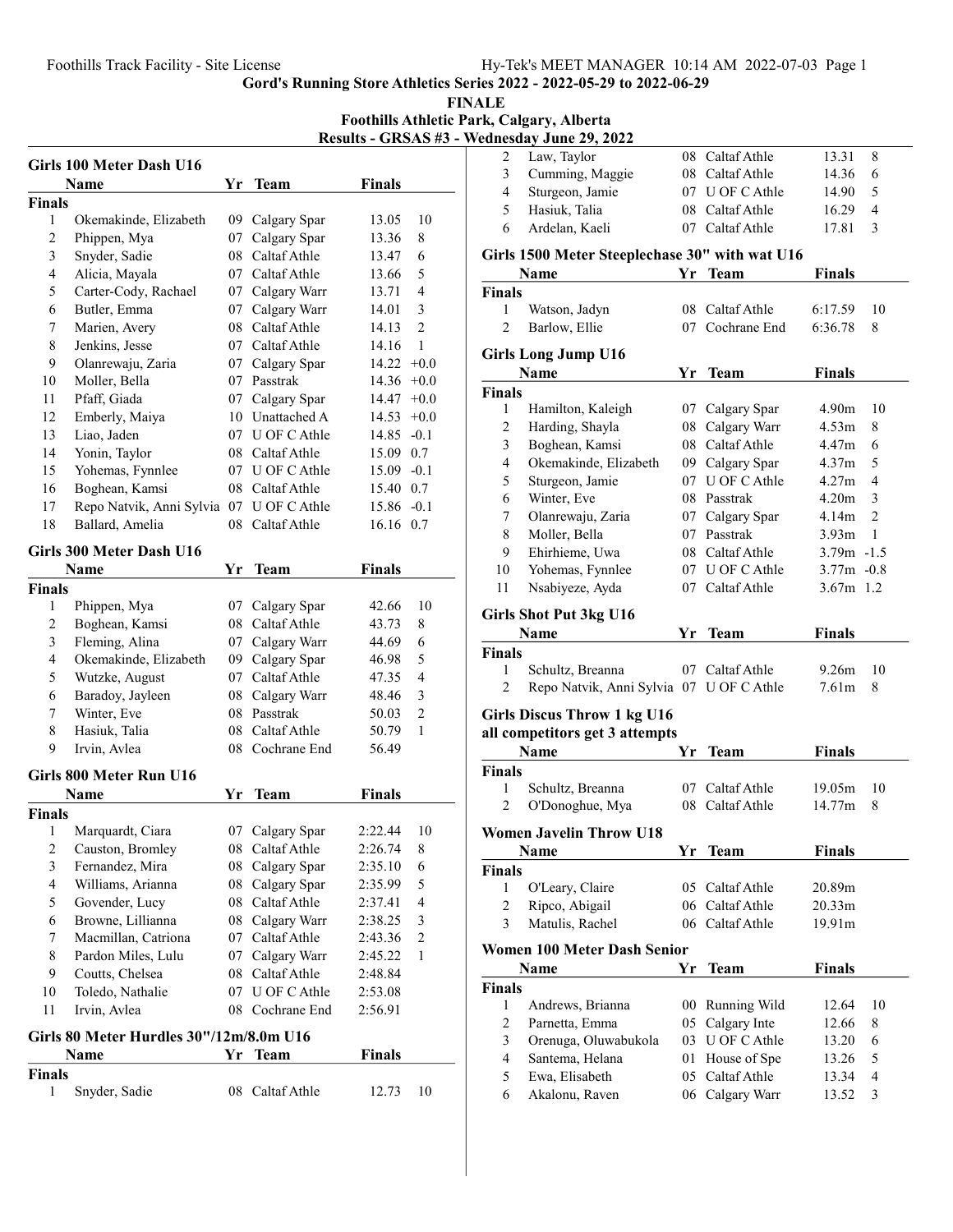FINALE Foothills Athletic Park, Calgary, Alberta Results - GRSAS #3 - Wednesday June 29, 2022

|    |                                       |     |                 | $\bf{R}$      |  |  |
|----|---------------------------------------|-----|-----------------|---------------|--|--|
|    | Finals  (Women 100 Meter Dash Senior) |     |                 |               |  |  |
|    | <b>Name</b>                           |     | Yr Team         | <b>Finals</b> |  |  |
| 7  | Pachet, Leah                          |     | 05 Caltaf Athle | 2<br>13.53    |  |  |
| 8  | Jensen, Jaiden                        |     | 02 U OF C Athle | 13.67<br>1    |  |  |
| 9  | Vergie, Hannah                        |     | 06 Caltaf Athle | 13.72 0.3     |  |  |
| 10 | Ncube, Sarah                          |     | 04 Calgary Warr | 13.94<br>0.7  |  |  |
| 11 | Ncube, Sandra                         |     | 06 Calgary Warr | 13.97 0.7     |  |  |
| 12 | Penny, Julia                          |     | 06 Caltaf Athle | 14.17 0.7     |  |  |
| 13 | Adams, Mercedes                       |     | 04 U OF C Athle | 14.38 0.7     |  |  |
| 14 | Izugbokwe, Akunna                     |     | 05 Caltaf Athle | 14.50 0.7     |  |  |
| 15 | Sharma, Lily                          |     | 06 Calgary Spar | 15.23<br>0.7  |  |  |
| 16 | Stilman, Shani                        | 69  | Calgary Spar    | 15.39<br>0.7  |  |  |
| 17 | Dominick, Crista                      |     | 73 Calgary Spar | 16.13 0.7     |  |  |
| 18 | Peterson, Mona Rae                    | 65. | Caltaf Athle    | 16.64<br>0.7  |  |  |

#### Women 200 Meter Dash Senior

|                         | Yr<br><b>Finals</b><br><b>Name</b><br><b>Team</b> |                 |                 |               |                |
|-------------------------|---------------------------------------------------|-----------------|-----------------|---------------|----------------|
| <b>Finals</b>           |                                                   |                 |                 |               |                |
| 1                       | MacDonald, Sienna                                 | 02              | U OF C Athle    | 25.42         | 10             |
| $\overline{c}$          | Parnetta, Emma                                    | 05              | Calgary Inte    | 26.15         | 8              |
| $\overline{\mathbf{3}}$ | Cozma, Lisa                                       | 01              | U OF C Athle    | 26.27         | 6              |
| $\overline{\mathbf{4}}$ | Shiu, Sorcha                                      | 05              | Calgary Warr    | 26.49         | 5              |
| 5                       | Gatzke, Natasha                                   | 02              | U OF C Athle    | 26.70         | $\overline{4}$ |
| 6                       | Santema, Helana                                   | 01              | House of Spe    | 26.97         | 3              |
| 7                       | Stevens, Hayley                                   | 04              | Caltaf Athle    | 27.15         | $\overline{2}$ |
| 8                       | Orenuga, Oluwabukola                              |                 | 03 U OF C Athle | 27.16         | 1              |
| 9                       | Kretzer, Megan                                    |                 | 94 U OF C Athle | 27.18         | $+0.0$         |
| 10                      | Dunne, Kayla                                      | 06              | Caltaf Athle    | 27.55         | $1.0\,$        |
| 11                      | Okikiolu, Bisi                                    | 03              | Caltaf Athle    | 27.74         | 0.2            |
| 12                      | Sowinski, Beata                                   |                 | 03 U OF C Athle | 27.95         | $-0.7$         |
| 13                      | Akalonu, Raven                                    | 06              | Calgary Warr    | 28.03         | $+0.0$         |
| 14                      | Funnell, Jean                                     | 05              | Caltaf Athle    | 28.12         | $-0.7$         |
| 15                      | Woodard, Nicole                                   | 06              | Caltaf Athle    | 28.33         | $-0.7$         |
| 16                      | Varghese, Olivia                                  |                 | 00 U OF C Athle | 28.65         | $+0.0$         |
| 17                      | Rost, Caitlyn                                     | 05              | Calgary Warr    | 28.69         | 1.0            |
| 18                      | Vergie, Hannah                                    | 06              | Caltaf Athle    | 28.84         | $-0.7$         |
| 19                      | Jensen, Jaiden                                    |                 | 02 U OF C Athle | 29.05         | $+0.0$         |
| 20                      | Penny, Julia                                      | 06              | Caltaf Athle    | 29.41         | $+0.0$         |
| 21                      | Ncube, Sandra                                     | 06              | Calgary Warr    | 29.51         | $+0.0$         |
| 22                      | Ncube, Sarah                                      |                 | 04 Calgary Warr | 29.69         | $-0.7$         |
| 23                      | Michel, Katrina                                   |                 | 04 Unattached A | 29.75         | $+0.0$         |
| 24                      | Adams, Mercedes                                   |                 | 04 U OF C Athle | 29.81         | $+0.0$         |
| 25                      | Lejeune, Vanya                                    |                 | 06 Caltaf Athle | 29.94         | 0.2            |
| 26                      | Izugbokwe, Akunna                                 | 05 <sup>2</sup> | Caltaf Athle    | 30.25         | 1.0            |
| 27                      | Artry, Keziah                                     |                 | 06 U OF C Athle | 32.01         | 0.2            |
| 28                      | Stilman, Shani                                    | 69              | Calgary Spar    | 32.52         | 0.2            |
| 29                      | Peterson, Mona Rae                                | 65              | Caltaf Athle    | 34.64         | 0.2            |
|                         | <b>Women 400 Meter Dash Senior</b>                |                 |                 |               |                |
|                         | <b>Name</b>                                       | Yr              | Team            | <b>Finals</b> |                |
| <b>Finals</b>           |                                                   |                 |                 |               |                |
| 1                       | Hamoodi, Maha                                     | 04              | Calgary Warr    | 59.47         | 10             |
| $\overline{c}$          | McHugh, Rianne                                    | 92              | U OF C Athle    | 59.70         | 8              |
| 3                       | Funnell, Jean                                     | 05              | Caltaf Athle    | 1:00.40       | 6              |

4 1:00.65 5 Hausermann, Megan 05 Caltaf Athle

| 5  | Eremenko, Alexandra |    | 06 Calgary Warr | 1:01.12 | 4 |  |
|----|---------------------|----|-----------------|---------|---|--|
| 6  | Bond, Kenney        |    | 02 Caltaf Athle | 1:01.69 | 3 |  |
| 7  | Majer, Grace        |    | 04 Caltaf Athle | 1:01.78 | 2 |  |
| 8  | Reid, Halle         | 03 | U OF C Athle    | 1:02.17 | 1 |  |
| 9  | Nowicki, Sophia     | 99 | Cochrane End    | 1:02.77 |   |  |
| 10 | Okikiolu, Bisi      | 03 | Caltaf Athle    | 1:03.19 |   |  |
| 11 | Dunne, Kayla        |    | 06 Caltaf Athle | 1:03.68 |   |  |
| 12 | Baker, Aggie        |    | 05 Cochrane End | 1:03.92 |   |  |
| 13 | Irvin, Csenia       |    | 06 Cochrane End | 1:03.98 |   |  |
| 14 | Michel, Katrina     |    | 04 Unattached A | 1:06.71 |   |  |
| 15 | O'Leary, Claire     |    | 05 Caltaf Athle | 1:07.74 |   |  |
| 16 | Moores, Holly       | 04 | Cochrane End    | 1:10.38 |   |  |
| 17 | Brohart, Courtney   | 90 | Cochrane End    | 1:11.07 |   |  |
| 18 | Beer, Sarah         | 05 | Cochrane End    | 1:13.02 |   |  |

### Women 800 Meter Run Senior

|               | <b>Name</b>       | <b>Finals</b><br><b>Team</b><br>Yr |                 |         |                |
|---------------|-------------------|------------------------------------|-----------------|---------|----------------|
| <b>Finals</b> |                   |                                    |                 |         |                |
| 1             | McHugh, Rianne    |                                    | 92 U OF C Athle | 2:12.45 | 10             |
| 2             | Sinke, Charlotte  | 05                                 | Calgary Spar    | 2:13.86 | 8              |
| 3             | Swartz, Jenica    |                                    | 03 Unattached A | 2:14.84 | 6              |
| 4             | Cook, Grace       | 01                                 | U OF C Athle    | 2:15.51 | 5              |
| 5             | Nowicki, Sophia   | 99                                 | Cochrane End    | 2:19.24 | 4              |
| 6             | Aujla, Manpreet   |                                    | 05 Caltaf Athle | 2:25.17 | 3              |
| 7             | Wiebe, Janelle    |                                    | 99 U OF C Athle | 2:27.73 | $\mathfrak{D}$ |
| 8             | Irvin, Csenia     |                                    | 06 Cochrane End | 2:27.95 | 1              |
| 9             | Baker, Aggie      |                                    | 05 Cochrane End | 2:30.22 |                |
| 10            | Chipiuk, Julianna |                                    | 05 Leduc Track  | 2:31.71 |                |
| 11            | Gentile, Lily     | 01                                 | U OF C Athle    | 2:32.82 |                |
| 12            | Wilcox, Sadie     |                                    | 06 Caltaf Athle | 2:35.30 |                |
| 13            | Beer, Sarah       | 05                                 | Cochrane End    | 2:54.37 |                |

## Women 100 Meter Hurdles 33"/8.5m Senior

|               | <b>Name</b>       |    | Yr Team         | <b>Finals</b> |    |
|---------------|-------------------|----|-----------------|---------------|----|
| <b>Finals</b> |                   |    |                 |               |    |
|               | MacDonald, Sienna |    | 02 U OF C Athle | 13.99         | 10 |
|               | Cozma, Lisa       |    | 01 U OF C Athle | 14.81         | 8  |
| 3             | Gatzke, Natasha   |    | 02 U OF C Athle | 14.92         | 6  |
| 4             | Fourlas, Athena   |    | 97 U OF C Athle | 15.36         |    |
| 5             | Kretzer, Megan    |    | 94 U OF C Athle | 15.40         | 4  |
| 6             | Sowinski, Beata   | 03 | U OF C Athle    | 16.14         | 3  |
|               | MacKenzie, Danae  |    | Caltaf Athle    | 17.66         |    |

## Women 400 Meter Hurdles Senior

| <b>Name</b>   |                      | Yr Team         | <b>Finals</b>     |    |  |
|---------------|----------------------|-----------------|-------------------|----|--|
| <b>Finals</b> |                      |                 |                   |    |  |
|               | 1 Cumming, Mackenzie | 05 Caltaf Athle | $1:08.26$ 10      |    |  |
|               | 2 Sieben, Taryn      | 06 Calgary Warr | 1:15.72           | -8 |  |
| 3             | Kuipers, Julia       | 03 Caltaf Athle | $1:16.12 \quad 6$ |    |  |

# Women 1500 Meter Steeplechase 30" Senior STEEPLE PEOPLE

| <b>Name</b>   | Yr Team         | <b>Finals</b> |
|---------------|-----------------|---------------|
| Finals        |                 |               |
| Manor, Meghan | 98 U OF C Athle | 5:30.63<br>10 |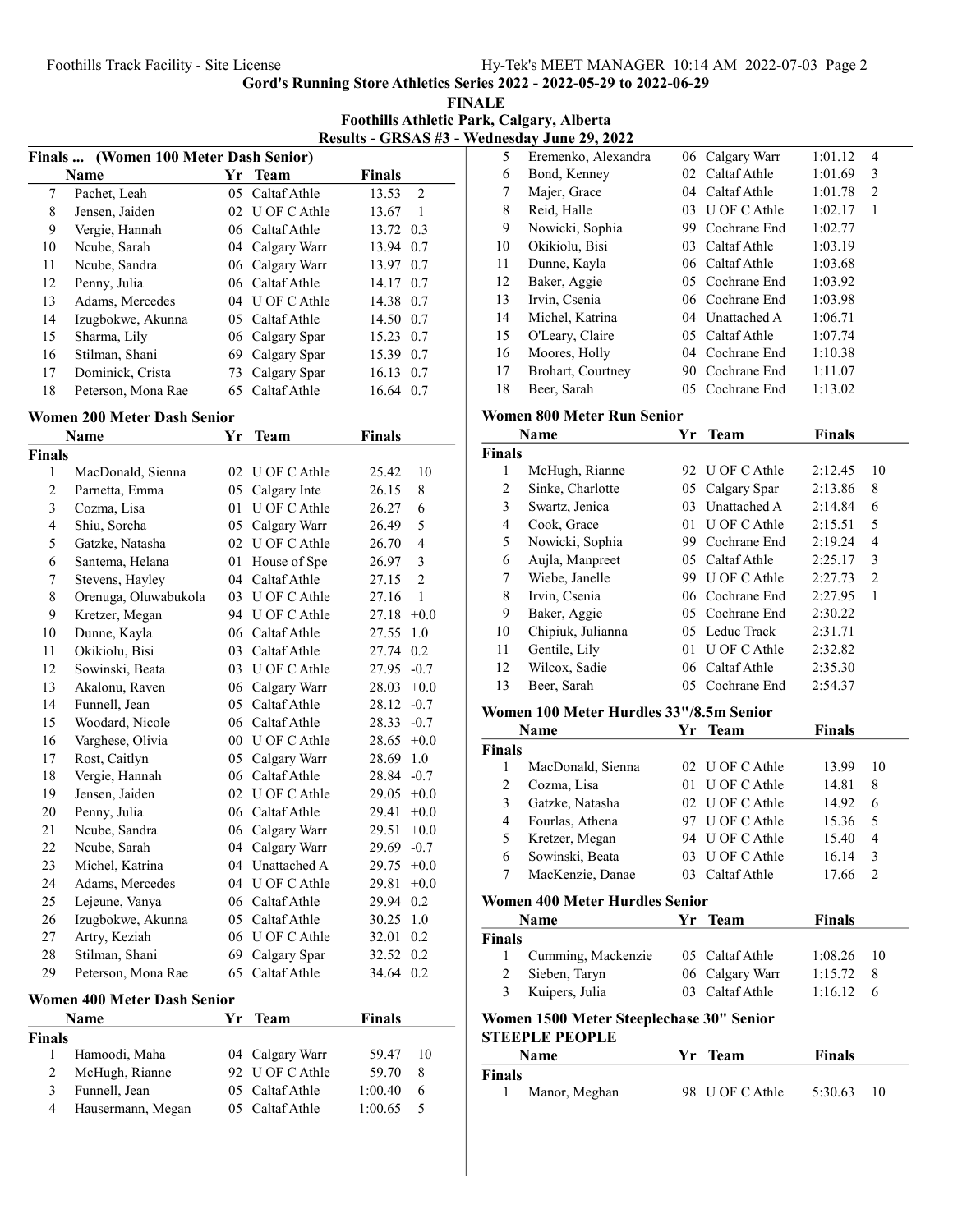gorden 2022 - 2022 - 2022 - 2022 - 2022 - 2022 - 2022

|                | <b>Foothills Track Facility - Site License</b>     |    |                 |                   |                |                               | Hy-Tek's MEET MANA                                         |
|----------------|----------------------------------------------------|----|-----------------|-------------------|----------------|-------------------------------|------------------------------------------------------------|
|                |                                                    |    |                 |                   |                |                               | Gord's Running Store Athletics Series 2022 - 2022-05-29 to |
|                |                                                    |    |                 |                   |                | <b>FINALE</b>                 |                                                            |
|                |                                                    |    |                 |                   |                |                               | <b>Foothills Athletic Park, Calgary, Alberta</b>           |
|                |                                                    |    |                 |                   |                |                               | Results - GRSAS #3 - Wednesday June 29, 2022               |
|                | Finals  (Women 1500 Meter Steeplechase 30" Senior) |    |                 |                   |                |                               | <b>Boys 100 Meter Dash U</b>                               |
|                | Name                                               |    | Yr Team         | <b>Finals</b>     |                |                               | <b>Name</b>                                                |
| $\overline{c}$ | Boyle, Shari                                       |    | 73 U OF C Athle | 5:30.66           | 8              | <b>Finals</b>                 |                                                            |
| 3              | Paterson, Rhian                                    |    | 00 U OF C Athle | 5:36.03           | 6              | $\mathbf{1}$                  | Serezlis Bracoviche                                        |
| $\overline{4}$ | Cumming, Mackenzie                                 |    | 05 Caltaf Athle | 5:45.58           | 5              | $\overline{c}$                | Williams-Cardoso,                                          |
| 5              | Kneller, Danika                                    |    | 06 Caltaf Athle | 5:55.06           | $\overline{4}$ | 3                             | Fray, Shalin                                               |
| 6              | Kuipers, Julia                                     |    | 03 Caltaf Athle | 5:59.02           | 3              | 4                             | Nyarko, Adam                                               |
| 7              | Newell, Alexis                                     |    | 05 Caltaf Athle | 6:07.68           | 2              | 5                             | Daradich, Talan                                            |
|                | <b>Women High Jump Senior</b>                      |    |                 |                   |                | 6                             | Descoteau, Dawsen                                          |
|                | Name                                               |    | Yr Team         | <b>Finals</b>     |                | 7                             | Berry, Addison                                             |
| <b>Finals</b>  |                                                    |    |                 |                   |                |                               |                                                            |
| $\mathbf{1}$   | Mayr, Madison                                      |    | 01 U OF C Athle | 1.70m             | 10             |                               | <b>Boys 300 Meter Dash U</b>                               |
| $\mathbf{2}$   | Watts, Abby                                        |    | 01 U OF C Athle | 1.55m             | 8              |                               | <b>Name</b>                                                |
| 3              | Ochosky, Brianna                                   |    | 95 U OF C Athle | 1.50 <sub>m</sub> | 6              | <b>Finals</b>                 |                                                            |
| $\overline{4}$ | Fourlas, Athena                                    |    | 97 U OF C Athle | J1.50m            | 5              | 1                             | Serezlis Bracoviche                                        |
| 5              | Matulis, Rachel                                    |    | 06 Caltaf Athle | 1.45m             | $\overline{4}$ | $\overline{2}$                | Nyarko, Adam                                               |
| 6              | Rost, Caitlyn                                      |    | 05 Calgary Warr | 1.35m             | 3              | 3                             | Heuver, Nathan                                             |
| 7              | Sieben, Taryn                                      |    | 06 Calgary Warr | J1.35m            | 1.5            | $\overline{4}$                | Daradich, Talan                                            |
| $\tau$         | Artry, Keziah                                      |    | 06 U OF C Athle | J1.35m            | 1.5            | 5                             | Rosenegge, Nolan                                           |
| 9              | Jolicoeur, Jovette                                 |    | 59 U OF C Athle | 1.05m             |                | 6                             | Fray, Shalin                                               |
|                |                                                    |    |                 |                   |                | 7                             | Jenner, Ethan                                              |
|                | <b>Women Pole Vault Senior</b>                     |    |                 |                   |                |                               | Boys 800 Meter Run U1                                      |
|                | Name                                               |    | Yr Team         | <b>Finals</b>     |                |                               | <b>Name</b>                                                |
| <b>Finals</b>  |                                                    |    |                 |                   |                | <b>Finals</b>                 |                                                            |
| $\mathbf{1}$   | Newell, Anicka                                     |    | 93 Unattached A | 4.35m             | 10             | 1                             | Heuver, Nathan                                             |
| $\overline{c}$ | Deere, Megan                                       |    | 05 U OF C Athle | 2.85m             | 8              | 2                             | Heuver, Noah                                               |
| 3              | MacKenzie, Danae                                   |    | 03 Caltaf Athle | 2.40 <sub>m</sub> | 6              | $\overline{3}$                | Warne, Hudson                                              |
|                | <b>Women Discus Throw 1 kg Senior</b>              |    |                 |                   |                | $\overline{4}$                | Purcell, Olin                                              |
|                | Name                                               |    | Yr Team         | Finals            |                | ---                           | Gonzalez, Luis                                             |
| <b>Finals</b>  |                                                    |    |                 |                   |                |                               |                                                            |
| 1              | Andres, Rachel                                     |    | 87 Caltaf Athle | 48.47m            | 10             |                               | <b>Boys 100 Meter Hurdle</b>                               |
| $\overline{2}$ | Johnson, Alexis                                    |    | 00 Caltaf Athle | 31.67m            | 8              |                               | Name                                                       |
| 3              | Omosun, Osereme                                    |    | 99 U OF C Athle | 30.45m            | 6              | <b>Finals</b>                 |                                                            |
| $\overline{4}$ | Al-Saket, Shadan                                   |    | 02 U OF C Athle | 22.70m            | 5              | 1                             | Berry, Addison                                             |
|                |                                                    |    |                 |                   |                |                               | <b>Boys 1500 Meter Steepl</b>                              |
|                | <b>Women Javelin Throw Senior</b>                  |    |                 |                   |                |                               | Name                                                       |
|                | Name                                               |    | Yr Team         | <b>Finals</b>     |                | <b>Finals</b>                 |                                                            |
| <b>Finals</b>  |                                                    |    |                 |                   |                | 1                             | Forero-Tarazona, G                                         |
| 1              | MacDonald, Sienna                                  |    | 02 U OF C Athle | 39.10m            | 10             | 2                             | Heuver, Noah                                               |
| 2              | Machin, Rachel                                     |    | 92 U OF C Athle | 32.78m            | 8              |                               |                                                            |
| 3              | Ochosky, Brianna                                   |    | 95 U OF C Athle | 28.48m            | 6              |                               | <b>Boys Long Jump U16</b>                                  |
| 4              | Fourlas, Athena                                    |    | 97 U OF C Athle | 22.98m            | 5              |                               | Name                                                       |
| 5              | Cozma, Lisa                                        |    | 01 U OF C Athle | 21.29m            | 4              | <b>Finals</b>                 |                                                            |
| 6              | Johnson, Alexis                                    |    | 00 Caltaf Athle | 19.19m            | 3              | 1                             | Solomon, Erik                                              |
| 7              | Nesterenko, Louise                                 |    | 50 U OF C Athle | 9.52 <sub>m</sub> | 2              | $\overline{2}$                | Fischer, Ephrem                                            |
|                | <b>Women Discus Throw Masters</b>                  |    |                 |                   |                | 3                             | Stahl, Cameron                                             |
|                | <b>Name</b>                                        | Yr |                 | <b>Finals</b>     |                |                               |                                                            |
| <b>Finals</b>  |                                                    |    | Team            |                   |                |                               | <b>Boys Shot Put 4kg U16</b><br>Name                       |
| $\mathbf{1}$   | Nesterenko, Louise                                 |    | 50 U OF C Athle | 10.28m            |                |                               |                                                            |
|                |                                                    |    |                 |                   |                | <b>Finals</b><br>$\mathbf{1}$ |                                                            |
|                |                                                    |    |                 |                   |                |                               | Berry, Addison                                             |
|                |                                                    |    |                 |                   |                |                               |                                                            |

|                         | <b>Boys 100 Meter Dash U16</b>                 |     |                 |               |                |
|-------------------------|------------------------------------------------|-----|-----------------|---------------|----------------|
|                         | Name                                           | Yr  | <b>Team</b>     | <b>Finals</b> |                |
| Finals                  |                                                |     |                 |               |                |
| $\mathbf{1}$            | Serezlis Bracoviche, Nicol 08 Calgary Inte     |     |                 | 11.83         | 10             |
| $\mathfrak{2}$          | Williams-Cardoso, Alesano 07                   |     | Calgary Spar    | 12.11         | 8              |
| 3                       | Fray, Shalin                                   | 08  | Caltaf Athle    | 12.13         | 6              |
| 4                       | Nyarko, Adam                                   |     | 08 Caltaf Athle | 12.29         | 5              |
| 5                       | Daradich, Talan                                |     | 08 Caltaf Athle | 12.32         | 4              |
| 6                       | Descoteau, Dawsen                              |     | 07 Caltaf Athle | 12.58         | 3              |
| 7                       | Berry, Addison                                 | 07  | Calgary Spar    | 12.87         | $\overline{c}$ |
|                         | <b>Boys 300 Meter Dash U16</b>                 |     |                 |               |                |
|                         | <b>Name</b>                                    | Yr  | Team            | <b>Finals</b> |                |
| Finals                  |                                                |     |                 |               |                |
| 1                       | Serezlis Bracoviche, Nicol 08 Calgary Inte     |     |                 | 38.21         | 10             |
| $\overline{c}$          | Nyarko, Adam                                   |     | 08 Caltaf Athle | 39.59         | 8              |
| 3                       | Heuver, Nathan                                 |     | 07 Unattached A | 40.17         | 6              |
| 4                       | Daradich, Talan                                |     | 08 Caltaf Athle | 40.31         | 5              |
| 5                       | Rosenegge, Nolan                               |     | 08 Caltaf Athle | 41.12         | 4              |
| 6                       | Fray, Shalin                                   |     | 08 Caltaf Athle | 41.66         | 3              |
| 7                       | Jenner, Ethan                                  | 08  | Caltaf Athle    | 44.41         | 2              |
|                         | <b>Boys 800 Meter Run U16</b>                  |     |                 |               |                |
|                         | <b>Name</b>                                    | Yr  | <b>Team</b>     | <b>Finals</b> |                |
| Finals                  |                                                |     |                 |               |                |
| $\mathbf{1}$            | Heuver, Nathan                                 |     | 07 Unattached A | 2:18.80       | 10             |
| 2                       | Heuver, Noah                                   |     | 08 Unattached A | 2:28.59       | 8              |
| 3                       | Warne, Hudson                                  |     | 08 Caltaf Athle | 2:34.93       | 6              |
| $\overline{4}$          | Purcell, Olin                                  |     | 09 Unattached A | 2:40.08       | 5              |
| ---                     | Gonzalez, Luis                                 |     | 07 Calgary Spar | DQ            |                |
|                         |                                                |     |                 |               |                |
|                         | <b>Boys 100 Meter Hurdles 33"/13m/8.5m U16</b> |     |                 |               |                |
|                         | Name                                           | Yr  | <b>Team</b>     | Finals        |                |
| Finals<br>1             | Berry, Addison                                 |     | 07 Calgary Spar | 15.92         | 10             |
|                         |                                                |     |                 |               |                |
|                         | Boys 1500 Meter Steeplechase 30" with wat U16  |     |                 |               |                |
|                         | Name                                           | Yr. | Team            | <b>Finals</b> |                |
| Finals                  |                                                |     |                 |               |                |
| 1                       | Forero-Tarazona, Gabriel                       |     | 07 Caltaf Athle | 5:31.30       | 10             |
| $\overline{\mathbf{c}}$ | Heuver, Noah                                   | 08  | Unattached A    | 5:40.76       | 8              |
|                         | Boys Long Jump U16                             |     |                 |               |                |
|                         | Name                                           | Yr  | <b>Team</b>     | <b>Finals</b> |                |
| Finals                  |                                                |     |                 |               |                |
| 1                       | Solomon, Erik                                  | 07  | Calgary Spar    | 5.35m         | 10             |
| $\overline{c}$          | Fischer, Ephrem                                | 08  | Caltaf Athle    | 5.06m         | 8              |
| 3                       | Stahl, Cameron                                 | 08  | Caltaf Athle    | 4.30m         | 6              |
|                         |                                                |     |                 |               |                |
|                         | <b>Boys Shot Put 4kg U16</b>                   |     |                 |               |                |
|                         | Name                                           | Yr  | Team            | <b>Finals</b> |                |
| Finals<br>1             | Berry, Addison                                 | 07  | Calgary Spar    | 10.19m        | 10             |
|                         |                                                |     |                 |               |                |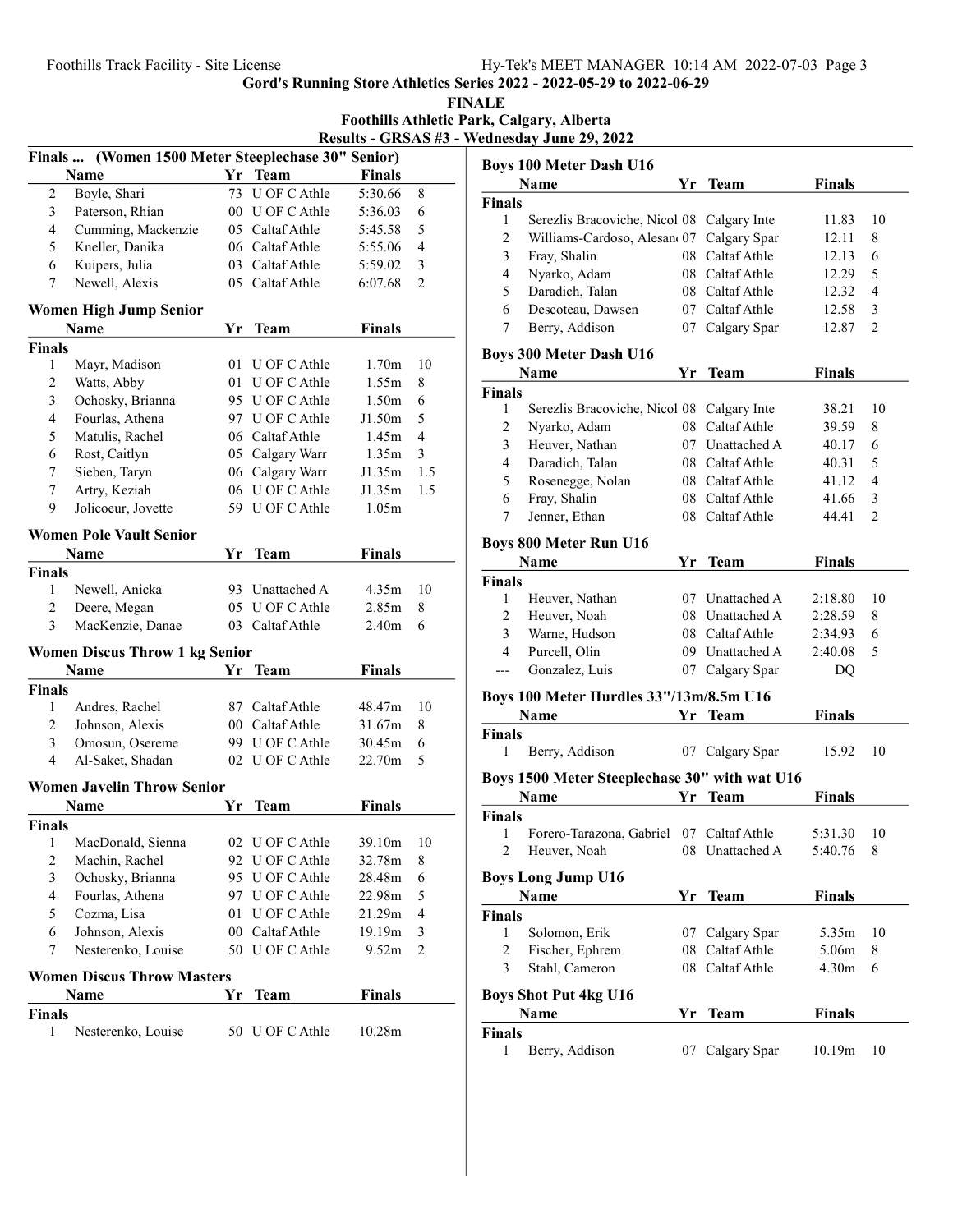FINALE

Foothills Athletic Park, Calgary, Alberta Results - GRSAS #3 - Wednesday June 29, 2022

|                     | <b>Boys Discus Throw 1 kg U16</b>   |          |                                    |                |                |
|---------------------|-------------------------------------|----------|------------------------------------|----------------|----------------|
|                     | Name                                |          | Yr Team                            | <b>Finals</b>  |                |
| <b>Finals</b>       |                                     |          |                                    |                |                |
| 1                   | Berry, Addison                      | 07       | Calgary Spar                       | 24.05m         | 10             |
| 2                   | Painter, Jack                       | 07       | Caltaf Athle                       | 22.64m         | 8              |
| 3                   | Sze, Diego                          |          | 07 Caltaf Athle                    | 17.60m         | 6              |
|                     | Men 110 Meter Hurdles 36"/9.14m U18 |          |                                    |                |                |
|                     | Name                                | Υr       | Team                               | <b>Finals</b>  |                |
| <b>Finals</b>       |                                     |          |                                    |                |                |
| 1                   | Bailey, Jack                        | 05       | Passtrak                           | $18.05 +0.0$   |                |
|                     |                                     |          |                                    |                |                |
|                     | <b>Men Discus Throw 1.5 kg U18</b>  |          |                                    |                |                |
|                     | Name                                | Yr       | Team                               | <b>Finals</b>  |                |
| <b>Finals</b>       |                                     |          |                                    |                |                |
| 1                   | Parker, Thane                       |          | 05 Caltaf Athle                    | 24.29m         |                |
|                     | <b>Men Javelin Throw U18</b>        |          |                                    |                |                |
|                     | Name                                | Yr       | Team                               | <b>Finals</b>  |                |
| <b>Finals</b>       |                                     |          |                                    |                |                |
| 1                   | Solomon, Erik                       | 07       | Calgary Spar                       | 46.13m         |                |
|                     | Men Discus Throw 1.75 kg U20        |          |                                    |                |                |
|                     | Name                                | Yr       | Team                               | <b>Finals</b>  |                |
| <b>Finals</b>       |                                     |          |                                    |                |                |
| 1                   | Schultz, Caiden                     | 03       | Caltaf Athle                       | 33.58m         |                |
|                     |                                     |          |                                    |                |                |
|                     | <b>Men 100 Meter Dash Senior</b>    |          |                                    |                |                |
|                     | Name                                | Yr       | Team                               | Finals         |                |
| Finals<br>1         |                                     |          |                                    |                | 10             |
| 2                   | Williams, Benjamin                  |          | 92 Running Room<br>93 U OF C Athle | 10.28<br>10.51 | 8              |
| 3                   | Abosi, Stephen<br>Lauzon, Jeremiah  |          | 00 Alberta Spee                    | 10.86          | 6              |
| 4                   | Edmondson, O'Tave                   | 01       | Alberta Spee                       | 11.20          | 5              |
| 5                   | Seiny, Kevin                        |          | 03 Calgary Spar                    | 11.45          | 4              |
| 6                   | Richards, Zander                    |          | 04 Caltaf Athle                    | 11.61          | 3              |
| 7                   | Adesegun, David                     |          | 99 Caltaf Athle                    | 11.71          | $\overline{c}$ |
| 8                   | Magdich, Frankie                    |          | 05 Caltaf Athle                    | 11.81          | 1              |
| 9                   | Brusic, Josip                       |          | 02 Caltaf Athle                    | 11.85          | 0.4            |
| 10                  | Sutherland, Tristan                 |          | 99 Leduc Track                     | 11.94          | 0.4            |
| 11                  | Burey, Benjamin                     | 00       | Caltaf Athle                       | 12.20          | 0.4            |
| 12                  | Tigley, Evan                        | 03       | U OF C Athle                       | 12.30          | 0.4            |
| 13                  | Russell, Dante                      | 06       | Calgary Spar                       | 12.40          | $-0.2$         |
| 14                  | Salmon, Greg                        | 85       | Unattached A                       | 12.57          | $-0.2$         |
| 15                  | Abdalla, Youssef                    |          | 04 Caltaf Athle                    | 12.65          | $-0.2$         |
| 16                  |                                     |          |                                    |                |                |
|                     | Parker, Thane                       |          | 05 Caltaf Athle                    | 12.83          | $-0.2$         |
| 17                  | Tigley, Allan                       | 71       | U OF C Athle                       | 14.02          | 0.4            |
|                     |                                     |          |                                    |                |                |
|                     | <b>Men 200 Meter Dash Senior</b>    |          |                                    |                |                |
|                     | Name                                | Yr       | <b>Team</b>                        | <b>Finals</b>  |                |
| Finals              |                                     |          |                                    |                |                |
| $\mathbf{1}$        | Williams, Benjamin                  | 92       | Running Room                       | 20.94          | 10             |
| 2                   | Abosi, Stephen                      | 93       | U OF C Athle                       | 21.77          | 8              |
| 3<br>$\overline{4}$ | Lysak, Jacob<br>Seiny, Kevin        | 04<br>03 | U OF C Athle<br>Calgary Spar       | 22.95<br>23.47 | 6<br>5         |

|    | IIIWAR JUIN 47, 4044 |                 |               |        |
|----|----------------------|-----------------|---------------|--------|
| 5  | Richards, Zander     | 04 Caltaf Athle | 23.53         | 4      |
| 6  | Magdich, Frankie     | 05 Caltaf Athle | 23.81         | 3      |
| 7  | Brusic, Josip        | 02 Caltaf Athle | 23.87         | 2      |
| 8  | Burey, Benjamin      | 00 Caltaf Athle | 24.18         | 1      |
| 9  | Russell, Dante       | 06 Calgary Spar | $25.48 - 0.8$ |        |
| 10 | Salmon, Greg         | 85 Unattached A | $25.72 -0.8$  |        |
| 11 | Tigley, Evan         | 03 U OF C Athle | 25.73 0.5     |        |
| 12 | Abdalla, Youssef     | 04 Caltaf Athle | 26.57         | $-0.8$ |
| 13 | Tigley, Allan        | 71 U OF C Athle | 29.47         | 0.5    |

#### Men 400 Meter Dash Senior

|               | Name                            | Yr              | <b>Team</b>     | <b>Finals</b> |              |
|---------------|---------------------------------|-----------------|-----------------|---------------|--------------|
| <b>Finals</b> |                                 |                 |                 |               |              |
| 1             | Zuchotzki, Devon                | 02              | Calgary Spar    | 51.80         | 10           |
| 2             | Grattidge, Clay                 | 05              | Cochrane End    | 52.82         | 8            |
| 3             | Sandy, Ryan                     | 06              | Caltaf Athle    | 53.20         | 6            |
| 4             | Kasali, Timoni                  | 05              | Caltaf Athle    | 53.23         | 5            |
| 5             | White, Jacob                    | 03              | Cochrane End    | 54.21         | 4            |
| 6             | Burey, Benjamin                 | $00\,$          | Caltaf Athle    | 54.26         | 3            |
| 7             | Bouma, Phoenix                  | 03              | U OF C Athle    | 54.28         | 2            |
| 8             | Ren, Randy                      | 05              | U OF C Athle    | 54.30         | $\mathbf{1}$ |
| 9             | Mahan, Lachlan                  | 02              | U OF C Athle    | 54.67         |              |
| 10            | Parnetta, Ethan                 |                 | 06 Calgary Inte | 55.71         |              |
| 11            | Lejeune, Christian              | 04              | Caltaf Athle    | 56.02         |              |
| 12            | Bellehumeur, Evan               | 05              | Calgary Warr    | 56.74         |              |
| 13            | Cook, Aidan                     | 02              | U OF C Athle    | 56.90         |              |
| 14            | Grinder, Luke                   | 73              | Calgary Spar    | 57.50         |              |
| 15            | Heuver, Joshua                  | 05              | Unattached A    | 57.84         |              |
| 16            | Abdalla, Youssef                | 04              | Caltaf Athle    | 1:00.08       |              |
| 17            | Kirk, Wyatt                     |                 | 06 Cochrane End | 1:02.47       |              |
|               | <b>Men 800 Meter Run Senior</b> |                 |                 |               |              |
|               | Name                            | Yr              | Team            | Finals        |              |
| Finals        |                                 |                 |                 |               |              |
|               | Stewart, Michael                | 00 <sup>1</sup> | U OF C Athle    | 1:55.25       | 10           |

| ∛inals |                     |     |                   |         |                |
|--------|---------------------|-----|-------------------|---------|----------------|
| 1      | Stewart, Michael    |     | $00$ U OF C Athle | 1:55.25 | 10             |
| 2      | McFadyen, James     |     | 04 Caltaf Athle   | 1:57.15 | 8              |
| 3      | Grant, Zane         | 01  | Unattached A      | 1:57.22 | 6              |
| 4      | Mitchell, Robert    | 98  | U OF C Athle      | 1:58.16 | 5              |
| 5      | Brown, Jonah        | 98. | Caltaf Athle      | 1:58.83 | 4              |
| 6      | Carlson, Andrew     | 04  | U OF C Athle      | 2:00.44 | 3              |
| 7      | White, Jacob        | 03  | Cochrane End      | 2:00.67 | $\overline{2}$ |
| 8      | Deausy, Kai         |     | 05 Caltaf Athle   | 2:00.91 | 1              |
| 9      | White-Gloria, Chris |     | 96 U OF C Athle   | 2:01.77 |                |
| 10     | Gouttin, Victor     |     | 04 Caltaf Athle   | 2:04.63 |                |
| 11     | Grattidge, Clay     |     | 05 Cochrane End   | 2:06.41 |                |
| 12     | O'Connor, Yale      |     | 05 Calgary Spar   | 2:07.50 |                |
| 13     | Khalid, Ibrahim     | 05  | U OF C Athle      | 2:08.15 |                |
| 14     | Heuver, Joshua      | 05  | Unattached A      | 2:15.79 |                |
| 15     | Bailey, Jack        | 05  | Passtrak          | 2:18.08 |                |
| 16     | Cote, Branson       | 06  | Cochrane End      | 2:22.57 |                |
|        | Good, Aiden         |     | 02 Unattached A   | DNF     |                |